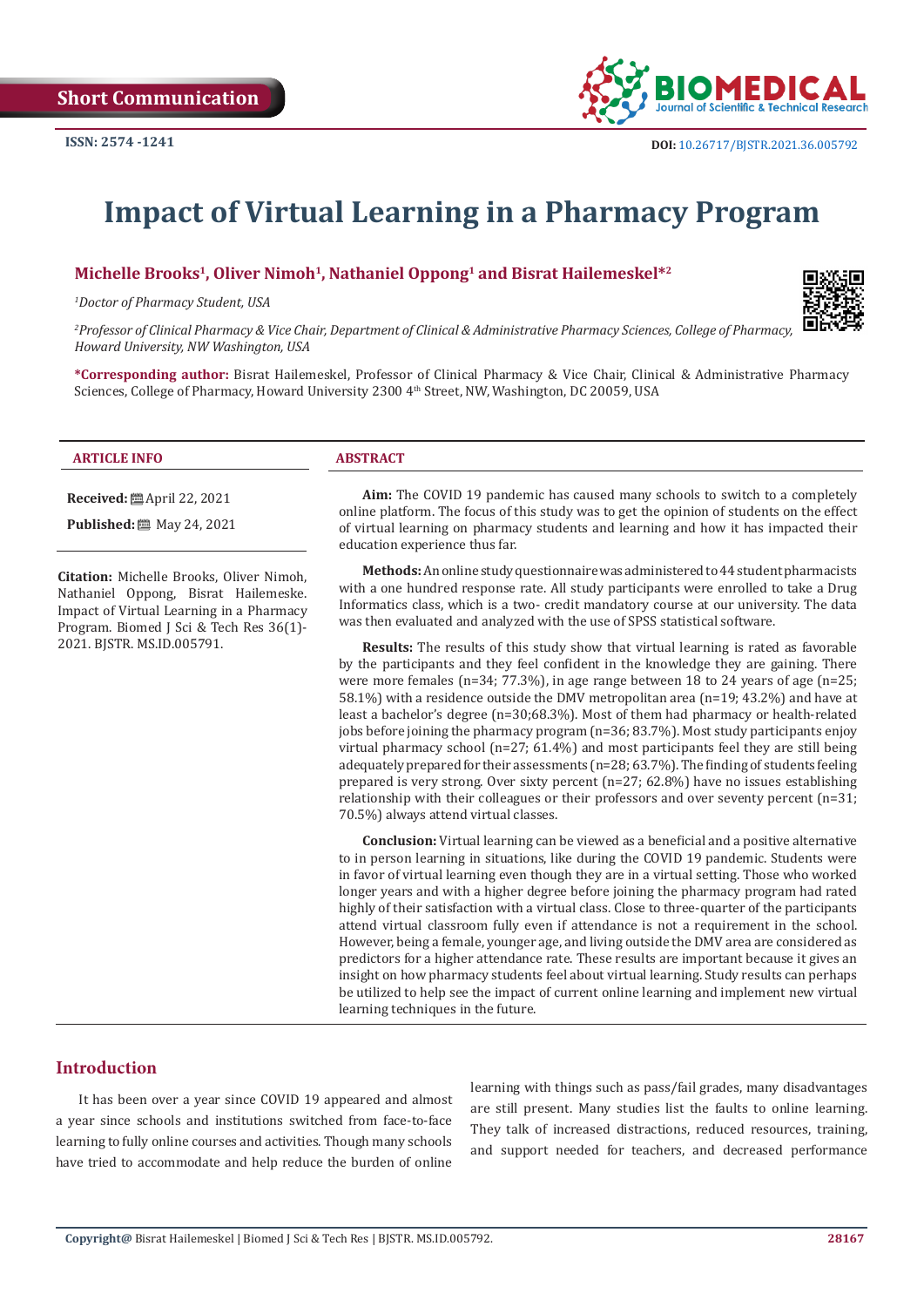in students. About 1/3 of the country has reported that they do not have access to fast or proper internet connection in their households [1]. This can be a huge issue for students trying to connect to lectures and complete work on the various platforms. With professional school, especially those in the health -related fields, hands on learning is an important aspect. There are various labs in which students need to complete and experiential courses they must experience. Effectively putting on lab courses was one of the main obstacles that some schools faced [2]. Student rotation, introductory pharmacy practice experiences (IPPE) and advanced pharmacy practice experiences (APPE), site assignments also became a challenge. Many sites that students had been placed got cancelled or had to switch to an online platform.

This due to the fact that many health systems shut their doors to students to reduce the risks of COVID transmission [3]. Faculty at institutions had to work hard to create new sites for students or help them with the switch to virtual experiential opportunities [3]. While many studies talked about the downsides, some studies produced results that showed face -to-face learning and virtual learning as being equally effective in teaching pharmacy students [4]. Some studies refer to the benefits that have come out of having to switch to using an online platform. The switch to Zoom being the new norm, has allowed individuals who may never have met or interacted, to be able to meet and collaborate on many things together [3]. This is a positive outcome to something at first considered an obstacle for students. A few studies talked about the effect on student's social interactions and their relationships with peers and faculty. The goal of this study is to get a better view of a student's point of view and to see if virtual learning effects students for better or worse, and to what extent. Many of the studies that have been conducted focus mainly on the academic side of things and how the shift to virtual learning has affected student pharmacist's studies/grades. Few studies touch on the social and mental effects of virtual learning. With this study the hope is to get a more cohesive/all around look at how COVID and virtual learning has affected pharmacy students.

## **Methods Section**

A questionnaire with the study survey was administered to 44 first professional year pharmacy school students with 100 percent response rate. There were 14 questions in the survey. The first 9 questions consisted of demographic related questions, while the last 5 questions related to the student's opinion on virtual learning in pharmacy school. The survey was distributed to students in the Drug Informatics Course, a mandatory course for first year pharmacy students that teaches pharmacy students how to use drug information technology and the benefits of having this knowledge as a pharmacist. The questions included in the survey were also created by students in the Drug Informatics Course as an

assignment. All data collected was with the use of an online survey instrument and was analyzed with the use of the SPSS statistical software. A Chi Square regression analysis was conducted to analyze the impact of the demographics on the survey questions.

## **Study Results**

The study population consisted of first professional year pharmacy students at the Howard University College of Pharmacy. There was a total of 44 student survey responses that were submitted. Some of the demographic questions data (gender, age, residence before Howard) are summarized in both Tables 1 & 2. The study population used was mainly female compared to male. There were 34 females (n=34;77.3%) in the population and only 10 males (n=10;22.7%). The majority of students' ages ranged from 18-24 years old (n=25; 58.1%). Student age range of 25-34 years old consisted of the next largest group (n=18; 41.9%) and there were no students above the age of 34 years old. Participants were asked where they resided before coming to Howard: District of Colombia, Maryland, Virginia, or other. Majority of study participants came from other states with a count of 19 (43.2%), although the university is located in DC. The students that came from MD consisted of the next highest number of students 12 (27.3%), followed by VA with a count of 9 (20.5%), and finally DC with a count of 4 (9.1%). This data is shown in Table 2 above.

**Table 1:** Student Demographics.

| <b>Demographic Characteristics</b> |                           |                             |            |  |  |
|------------------------------------|---------------------------|-----------------------------|------------|--|--|
| $\bullet$ Gender                   | Male<br>10 (22.7%)        | Female<br>34 (77.3%)        | Other      |  |  |
| • Age (Years)                      | $18-24$ years<br>25(58.1) | $25-34$ years<br>18 (41.9%) | > 34 years |  |  |

**Table 2:** Where Did Student's Live Before Joining the Howard Pharmacy Program.

| DC:        | MD:        |             | Other:     |  |
|------------|------------|-------------|------------|--|
| $4(9.1\%)$ | 12 (27.3%) | $9(20.5\%)$ | 19 (43.2%) |  |

In Table 3 the data depicted consists of demographic information pertaining to the students' job experience. The questions asked students about working, the income they received, how long they worked, and the type of field they worked. Most individuals (n=42; 95.5%) had a job before starting pharmacy school. Of those who worked before coming to pharmacy school 27 (62.8%) worked in a pharmacy related field, 9 (20.9%) work in a non-pharmacy related field, and 7 (16.3%) worked in a non-pharmacy/non-health related field. The majority of students who worked had an annual salary of less than \$10K (n=17; 39.5%). Most students worked 1 to 3 years before coming to Howard (n=14; 31.8%). The majority of participants (n=30; 59.1%) had an education level of at least 4 years of college or higher.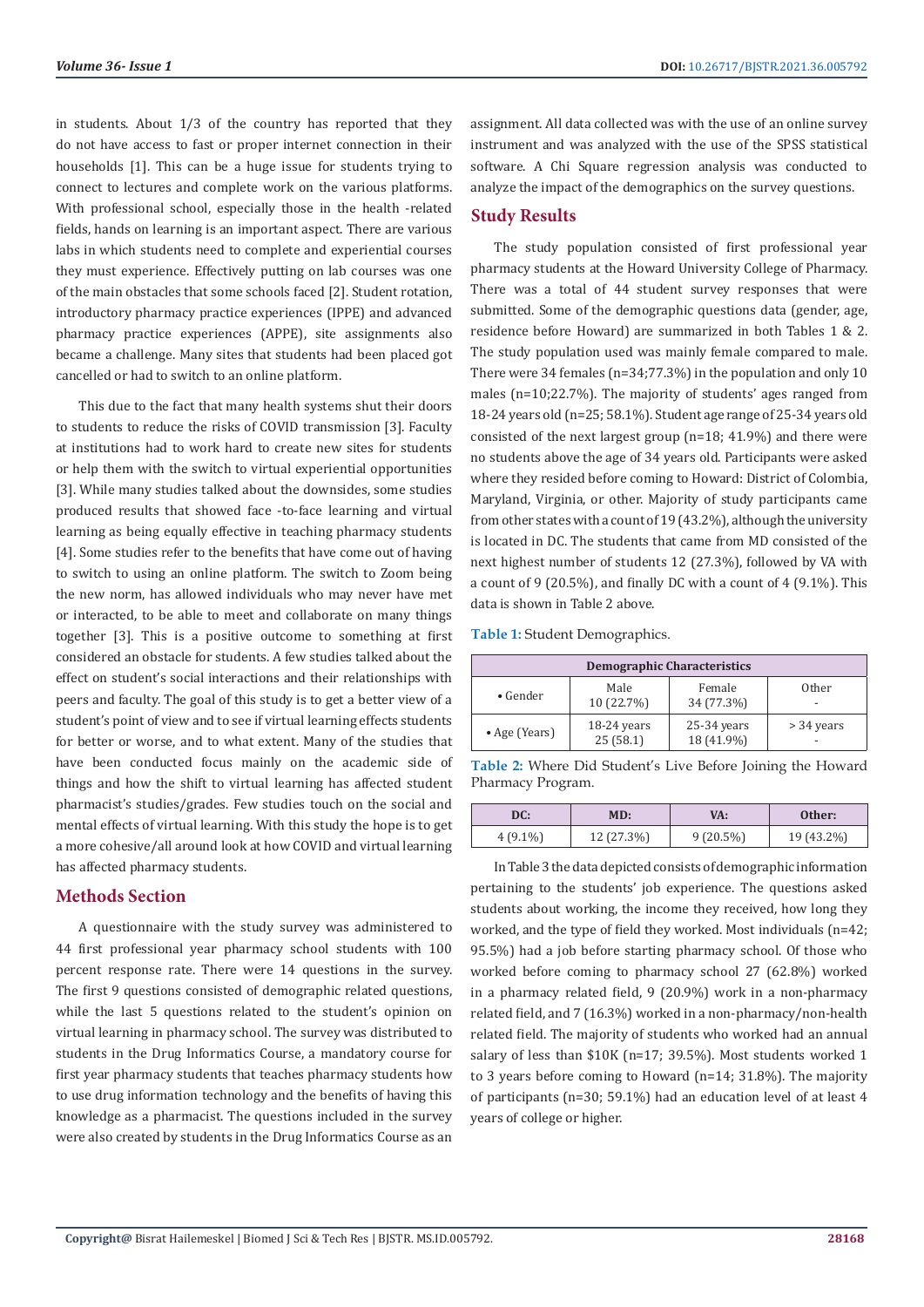| Have you worked before coming to HU?         | Response Rate (%) | <b>Number of Responses</b> |  |  |  |
|----------------------------------------------|-------------------|----------------------------|--|--|--|
| Yes<br>$\bullet$                             | 95.50%            | 42                         |  |  |  |
| No<br>$\bullet$                              | 4.50%             | 2                          |  |  |  |
| Annual Income if you have Worked             |                   |                            |  |  |  |
| < 10K<br>$\bullet$                           | 39.50%            | 17                         |  |  |  |
| \$10K-\$19K<br>$\bullet$                     | 16.30%            | $\overline{7}$             |  |  |  |
| \$20K-\$29K<br>$\ddot{\phantom{0}}$          | 7%                | 3                          |  |  |  |
| \$30K-\$39K<br>$\bullet$                     | 18.60%            | 8                          |  |  |  |
| \$40K-\$49K<br>$\ddot{\phantom{0}}$          | 7%                | 3                          |  |  |  |
| $>$ \$49 $K$<br>$\bullet$                    | 11.60%            | 5                          |  |  |  |
|                                              | Type of Job Held  |                            |  |  |  |
| Pharmacy Related<br>$\ddot{\phantom{0}}$     | 62.80%            | 27                         |  |  |  |
| Non-Pharmacy Related<br>$\ddot{\phantom{0}}$ | 20.90%            | 9                          |  |  |  |
| Non-Rx or Health Related<br>$\bullet$        | 16.30%            | $\overline{7}$             |  |  |  |
| Number of Years Worked before Coming to HU   |                   |                            |  |  |  |
| $1year$<br>$\bullet$                         | 15.90%            | $\overline{7}$             |  |  |  |
| 1-3 years<br>$\bullet$                       | 31.80%            | 14                         |  |  |  |
| 4-5 years<br>$\bullet$                       | 25%               | 11                         |  |  |  |
| > 5 years<br>$\bullet$                       | 25%               | 11                         |  |  |  |
| <b>Education Level</b>                       |                   |                            |  |  |  |
| Pre-request                                  | 27.30%            | 12                         |  |  |  |
| Associate<br>$\bullet$                       | 4.50%             | $\overline{2}$             |  |  |  |
| BA/BSc<br>$\bullet$                          | 59.10%            | 26                         |  |  |  |
| MSc/Professional<br>$\bullet$                | 9.10%             | $\overline{4}$             |  |  |  |

**Table 3:** Student's Life Before Starting Pharmacy Program.

It can be seen in Table 4 that most students (n=13; 70.5%) say they attend their classes even though they are in a virtual setting. It seems that despite being in a completely virtual setting most students (n=27; 62.8%) still are able to establish connections with their peers and build relationships with their professors. The majority (n=26; 59.1%) of study participants felt that they

are comfortable and able to address questions or concerns they experience during a virtual environment. For the question, "I enjoy virtual learning as a first-year pharmacy student", 27 students (61.4%) of participants agreed. Virtual learning has still allowed students to feel confident in their classwork and their knowledge for tests, as agreed by over half of the participants (n=28; 63.8%).

**Table 4:** Survey Question Answers.

|                           | <b>Since most lectures</b><br>are available on<br>recordings, I may not<br>always attend virtual<br>classes | I am still for<br>me to establish<br>relationships with<br>my colleagues and<br>professors during the<br>virtual environment. | I'm also comfortable<br>addressing my<br>concerns in a virtual<br>environment. | I enjoy virtual<br>learning as a first-<br>year pharmacy<br>student. | I feel adequately<br>prepared for virtual<br>administered exams<br>and quizzes. |
|---------------------------|-------------------------------------------------------------------------------------------------------------|-------------------------------------------------------------------------------------------------------------------------------|--------------------------------------------------------------------------------|----------------------------------------------------------------------|---------------------------------------------------------------------------------|
| Strongly Agree:           | $4(9.1\%)$                                                                                                  | $8(18.6\%)$                                                                                                                   | $9(20.5\%)$                                                                    | 11 (25%)                                                             | $8(18.2\%)$                                                                     |
| Somewhat Agree:           | $9(20.5\%)$                                                                                                 | 19 (44.2%)                                                                                                                    | 17 (38.6%)                                                                     | 16 (36.4%)                                                           | 20 (45.5%)                                                                      |
| Somewhat Disagree:        | $9(20.5\%)$                                                                                                 | $11(25.6\%)$                                                                                                                  | 14 (31.8%)                                                                     | $7(15.9\%)$                                                          | 13 (29.5%)                                                                      |
| <b>Strongly Disagree:</b> | 22 (50%)                                                                                                    | $5(11.6\%)$                                                                                                                   | $4(9.1\%)$                                                                     | 10 (22.7%)                                                           | $3(6.8\%)$                                                                      |

A Chi- square regression analysis was done to see the effect of demographics on the outcome using SPSS statistical software. Accordingly, the age of the subjects was a factor that influenced whether students would still attend virtual class or not (p-value= 0.041). Those in the age range 25-34 years old were more likely to not attend class (38.9%), compared to those in the age range

18-24years old (24%). The state in which participants previously lived in was also a factor that had influence on how often students go to online classes (p-value =0.029). Study participants who previously resided in MD seemed like they were more likely to not always attend class (58.3%) comparing to those from DC, VA, or other States. For the question of whether students enjoyed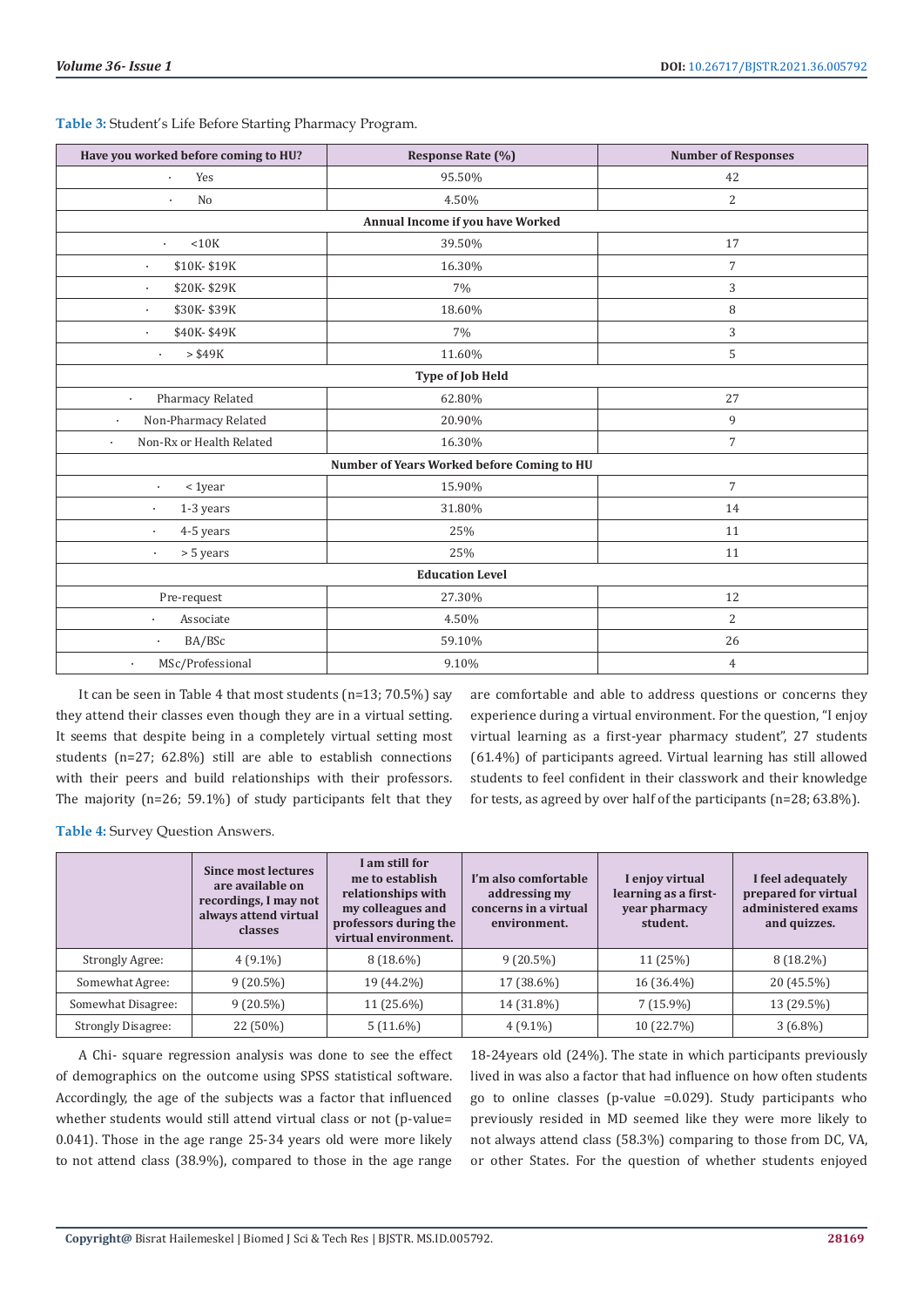virtual learning, working prior to attending pharmacy school was a factor (p-value= 0.019). Those who had not previously worked before attending Howard and those who worked 1-3 years did not either (71.4%) did not seem to enjoy virtual pharmacy school as much, whereas the majority of those who worked less than 1 year (71.4%) or worked 4-5 years (81.8%) before Howard enjoy virtual pharmacy school say the opposite. Education level completed before joining the pharmacy program was also something that had an impact on whether students were comfortable addressing their concerns in a virtual environment (p-value =0.057). Those who had two or more years of college felt more comfortable addressing their concerns (2 years (100%), vs. those with more years of training (4 years; 65.3% and Professional; 75%).

Gender somewhat played a role when it came to commonly missing virtual classes. There is a tendency that females were more likely to attend all virtual sessions compared to the males, however, it has not reached statistical significance (p-value = 0.067). Half of the study male participants agreed that since lectures are virtual/ recorded, they may not always attend, while only 23.5% of female participants agreed with this statement. There is also a tendency that having a higher education played a role in whether or not individuals enjoyed virtual learning. Those with more years of education seemed to enjoy virtual learning (4 years of college 69.2% and professional education 100%), compared to participants with only some college in which the majority disagreed (66.6%). However, it has not reached statistical significance. Those with 2 years of college were neutral 50/50 split.

### **Discussion**

The goal of this study was to get students' opinion on how virtual learning due to the COVID 19 pandemic has affected the learning environment of those pursing a doctorate degree in pharmacy. Our focus was not the effect of virtual learning on grades and GPA averages, but about how comfortable these students felt about virtual learning and the challenges they may experience. The results from the study, showed virtual learning in a positive light. Majority of participants viewed online classes as beneficial. Based on the results the majority of participants stated that they enjoyed virtual pharmacy school (61.4%). Virtual learning does not seem to have affected students' confidence in knowledge for tests/examinations or their ability to communicate with university faculty. In the study results, most students (63.7%) answered that they felt they were adequately prepared to take their tests and quizzes. Majority of pharmacy students (62.8%) also felt that despite being in a fully virtual setting, they are able to still form bonds/connections with their peers and university faculty. The results of this study are significant because it shows that virtual learning can be effective for pharmacy students and they can

continue to grow as professionals. This is so important because pharmacists are essential healthcare workers, and their education quality needs to be maintained. This study shows that even though the world is in a pandemic and everything is virtual, the future pharmacists that come out will be confident that they are prepared educationally and fully equipped.

 Some studies discuss the many distractions that come with virtual learning and how that can negatively impact students' learning. The results from our study differ from this, as most study participants stated that they felt adequately prepared for their tests/assessments. A few studies believe in the potential benefit to using an online platform for learning. This correlates with our study findings, as study results show online learning in a positive light. Another study showed that online learning is just as effective as face-to-face learning for students. This is similar to the results from our study. Our study results correlate with students still being prepared and enjoying learning in an online environment. There were limitations to this study. First, this pool of participants was somewhat limited, due to the fact that the participants all were first year pharmacy students. Second, the viewpoint of first year students may differ from the view- point of higher -level students. Third, these students also have never experienced pharmacy school in person, so they have nothing to compare their online experience to. This study is a snapshot of how virtual learning has affected students. Broadening the participant pool in the future to get a more complete look at how virtual learning has affected all levels of pharmacy school is recommended.

### **Conclusion**

How has the COVID 19 pandemic impacted pharmacy students? This is the question that this study is focused on and set out to discover, using a survey tool among pharmacy students. The results of this study sheds light on how pharmacy students feel about virtual learning and their opinion. In this study it was found that virtual learning is something pharmacy students are comfortable with. It was also discovered that students still feel prepared, and they feel comfortable with online interaction with faculty. The results of this study are beneficial because it shows that virtual learning can have positive outcomes. Perhaps pharmacy schools can even continue some of the virtual aspects after the pandemic is over. Although this study and its findings were beneficial, further investigation should be done to solidify results.

#### **References**

- 1. [\(2020\) The Impact of Coronavirus on Households Across America. RWJF.](https://www.rwjf.org/en/library/research/2020/09/the-impact-of-coronavirus-on-households-across-america.html)
- 2. [Shawaqfeh MS, Al Bekairy AM, Al-Azayzih A, Alkatheri AA, Qandil AM,](https://pubmed.ncbi.nlm.nih.gov/33088916/) [et al. \(2020\) Pharmacy Students Perceptions of Their Distance Online](https://pubmed.ncbi.nlm.nih.gov/33088916/) [Learning Experience During the COVID-19 Pandemic: A Cross-Sectional](https://pubmed.ncbi.nlm.nih.gov/33088916/) [Survey Study. Journal of Medical Education and Curricular Development](https://pubmed.ncbi.nlm.nih.gov/33088916/) [7: 238212052096303.](https://pubmed.ncbi.nlm.nih.gov/33088916/)